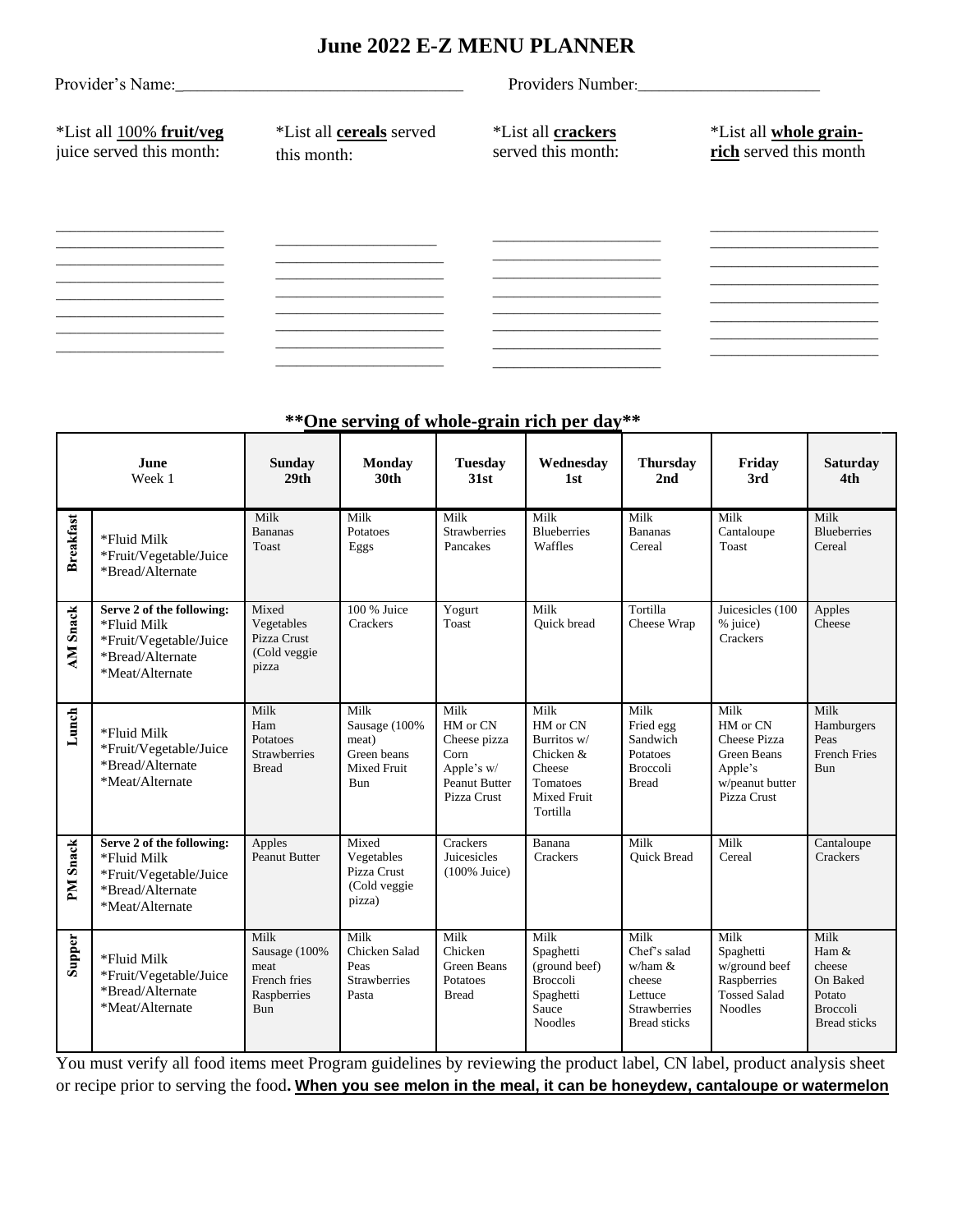|                     | June<br>Week 2                                                                                            | <b>Sunday</b><br>5                                                     | <b>Monday</b><br>6                                                         | <b>Tuesday</b><br>7                                                                     | Wednesday<br>8                                                                       | <b>Thursday</b><br>9                                                        | Friday<br>10                                                              | Saturday<br>11                                                                                |
|---------------------|-----------------------------------------------------------------------------------------------------------|------------------------------------------------------------------------|----------------------------------------------------------------------------|-----------------------------------------------------------------------------------------|--------------------------------------------------------------------------------------|-----------------------------------------------------------------------------|---------------------------------------------------------------------------|-----------------------------------------------------------------------------------------------|
| <b>Breakfast</b>    | *Fluid Milk<br>*Fruit/Vegetable/Juice<br>*Bread/Alternate                                                 | Milk<br>Raspberries<br>Bagel                                           | Milk<br>Potatoes<br>Eggs<br>Wrapped in<br>tortilla                         | Milk<br>Banana<br>French toast<br><b>Sticks</b>                                         | Milk<br><b>Blueberries</b><br>Cereal                                                 | Milk<br>Melon<br>Toast                                                      | Milk<br>Potatoes<br>Sausage (all<br>meat)                                 | Milk<br><b>Strawberries</b><br>English muffin                                                 |
| <b>AM Snack</b>     | Serve 2 of the following:<br>*Fluid Milk<br>*Fruit/Vegetable/Juice<br>*Bread/Alternate<br>*Meat/Alternate | $Hm / Cn$ Hummus<br>Pita Bread                                         | Guacamole<br><b>Tortilla Chips</b><br>Milk                                 | Peanut butter<br>Celery<br>Raisins                                                      | Melon<br>Cheese                                                                      | Cottage cheese<br><b>Blueberries</b>                                        | <b>Peanut Butter</b><br>English muffin                                    | Milk<br>Cereal                                                                                |
| Lunch               | *Fluid Milk<br>*Fruit/Vegetable/Juice<br>*Bread/Alternate<br>*Meat/Alternate                              | Milk<br><b>Cottage Cheese</b><br>Lettuce Salad<br>Tomatoes<br>Crackers | Milk<br>Hot dog (all meat)<br>Corn<br>Strawberries<br>Bun                  | Milk<br>Grilled Ham &<br>cheese sandwich<br>Potato salad<br>Raspberries<br><b>Bread</b> | Milk<br>Chicken<br>Tacos<br>Lettuce &<br>tomatoes<br>Avocado<br>Tortilla             | Milk<br>CN/HM<br>Sausage $&$<br>Cheese Pizza<br>Peas<br>Banana<br>Crust     | Milk<br>Chicken Stir fry<br>Carrots<br>Watermelon<br>Brown rice           | Milk<br>Cheeseburgers<br>Tomatoes<br>Sliced<br>Cucumbers<br>Bun                               |
| PM Snack            | Serve 2 of the following:<br>*Fluid Milk<br>*Fruit/Vegetable/Juice<br>*Bread/Alternate<br>*Meat/Alternate | <b>Peanut Butter</b><br>Celery<br>Raisins                              | Hm / Cn<br>Hummus<br>Pita Bread                                            | Strawberries<br>Bagel                                                                   | Sliced<br>Cucumbers<br>Crackers                                                      | Guacamole<br><b>Tortilla Chips</b><br>Milk                                  | Cucumbers<br>Cottage cheese                                               | Melon<br>Crackers                                                                             |
| <b>Supper</b>       | *Fluid Milk<br>*Fruit/Vegetable/Juice<br>*Bread/Alternate<br>*Meat/Alternate                              | Milk<br>Ham<br>Carrots<br><b>Blueberries</b><br><b>Bread</b>           | Milk<br>Hamburgers<br>Tomatoes<br>Potato Salad<br>Bun                      | Milk<br>Chicken<br>Corn<br>Apples<br>Brown rice                                         | Milk<br>Tuna & cheese<br>salad<br>Carrots & celery<br>sticks<br>Raspberries<br>Pasta | Milk<br>Hot dogs (all<br>meat)<br><b>Tossed Salad</b><br>Apples<br>Bun      | Milk<br><b>Scrambled Eggs</b><br>Potatoes<br><b>Strawberries</b><br>Toast | Milk<br>Ham Sandwich<br>Lettuce salad<br>Watermelon<br>Bun                                    |
|                     |                                                                                                           |                                                                        |                                                                            |                                                                                         |                                                                                      |                                                                             |                                                                           |                                                                                               |
|                     | June<br>Week 3                                                                                            | Sunday<br>12                                                           | <b>Monday</b><br>13                                                        | <b>Tuesday</b><br>14                                                                    | Wednesday<br>15                                                                      | <b>Thursday</b><br>16                                                       | Friday<br>17                                                              | <b>Saturday</b><br>18                                                                         |
|                     | *Fluid Milk<br>*Fruit/Vegetable/Juice<br>*Bread/Alternate                                                 | Milk<br>Banana<br>Toast                                                | Milk<br><b>Blackberries</b><br>Cereal                                      | Milk<br>Melon<br>Ham                                                                    | Milk<br>Banana<br>Quick Bread                                                        | Milk<br>Potatoes<br>$(100\%$ all meat)<br>Sausage                           | Milk<br>Melon<br>Cereal                                                   | Milk<br>Mixed Fruit<br><b>Ouick Bread</b>                                                     |
| <b>Snack</b><br>AM. | Serve 2 of the following:<br>*Fluid Milk<br>*Fruit/Vegetable/Juice<br>*Bread/Alternate<br>*Meat/Alternate | Yogurt<br>Melon                                                        | <b>Cube Cheese</b><br>& mixed fruit<br>(Kabobs)                            | Cereal<br>milk                                                                          | Avocado Yogurt<br>Dip<br>Carrot & celery<br>sticks                                   | Hm /Trail mix<br><b>Assorted Nuts</b><br>Cheerios<br>Raisins                | Soft or Hard<br>Pretzels<br>Applesauce                                    | Hard-boiled egg<br>Toast                                                                      |
| Lunch               | *Fluid Milk<br>*Fruit/Vegetable/Juice<br>*Bread/Alternate<br>*Meat/Alternate                              | Milk<br>Scrambled eggs<br>Broccoli<br>Applesauce<br>Toast              | Milk<br>Ham sandwich<br>Green Beans<br><b>Strawberries</b><br><b>Bread</b> | Milk<br>Egg salad<br>Cucumbers<br>Apples<br>Tortilla                                    | Milk<br>CN or HM<br>Corn dog<br>Peas<br>Cantaloupe<br><b>Breading</b>                | Milk<br>Fish (store<br>bought)<br>Green Beans<br>Watermelon<br><b>Bread</b> | Milk<br>Hamburgers<br>French fries<br><b>Blueberries</b><br>Bun           | Milk<br>Grilled Ham &<br>Cheese<br>Sandwich<br>Broccoli<br><b>Blueberries</b><br><b>Bread</b> |
| PM Snack            | Serve 2 of the following:<br>*Fluid Milk<br>*Fruit/Vegetable/Juice<br>*Bread/Alternate<br>*Meat/Alternate | <b>Mixed Fresh</b><br>Vegetables<br>Crackers                           | Applesauce<br>Soft or Hard<br>Pretzels                                     | Hm /Trail mix<br><b>Assorted Nuts</b><br>Cheerios<br>Raisins                            | Refried beans &<br>cheese<br>Tortilla Wrap                                           | Yogurt<br>Toast                                                             | Cheese<br>Crackers                                                        | Bell<br>Peppers<br>red/green/<br>yellow<br>Crackers                                           |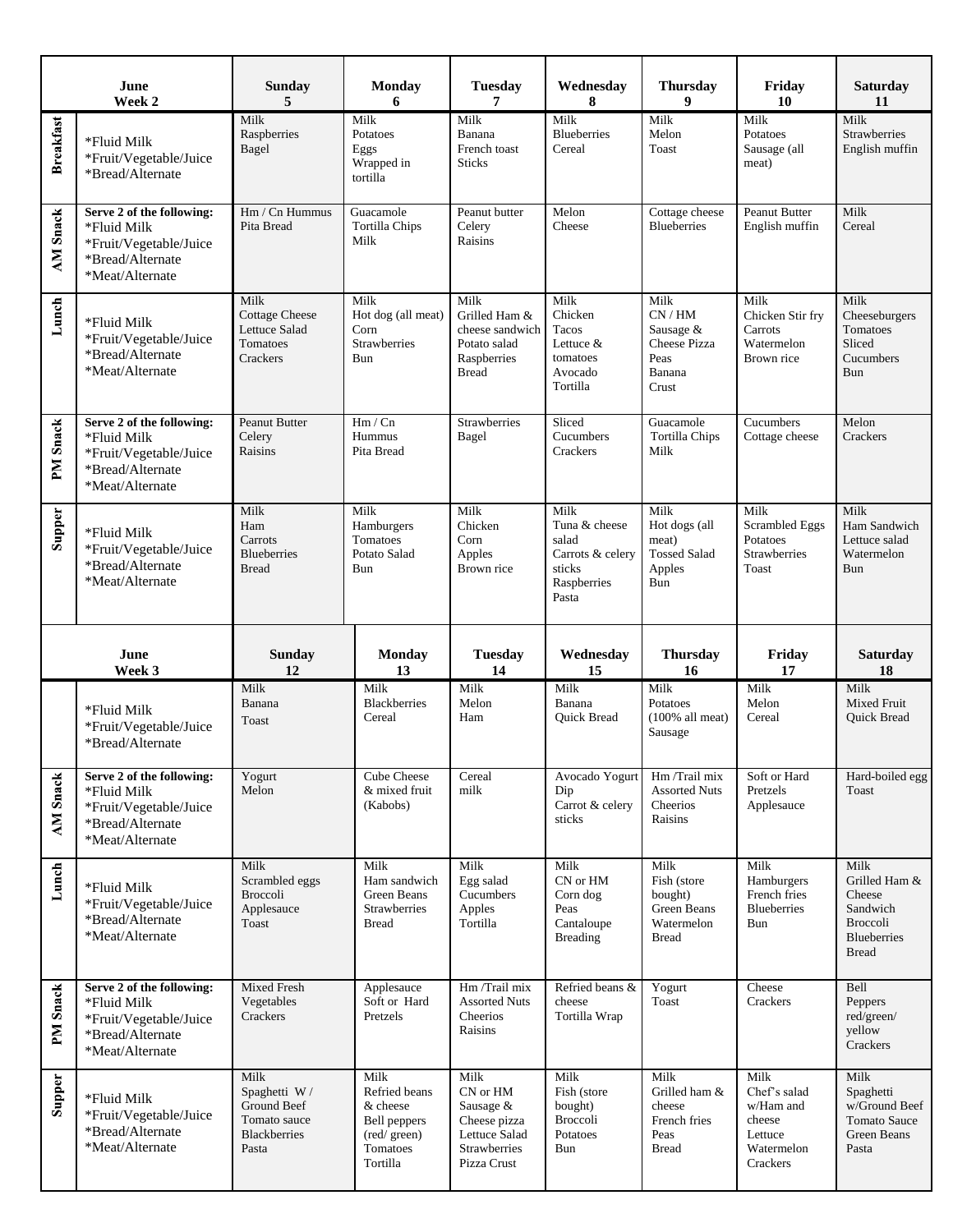|                    | June<br>Week 4                                                                                            | <b>Sunday</b><br>19                                                                | <b>Monday</b><br>20                                                      | <b>Tuesday</b><br>21                                                         | Wednesday<br>22                                                                          | <b>Thursday</b><br>23                                               | Friday<br>24                                                                                     | <b>Saturday</b><br>25                                                                   |
|--------------------|-----------------------------------------------------------------------------------------------------------|------------------------------------------------------------------------------------|--------------------------------------------------------------------------|------------------------------------------------------------------------------|------------------------------------------------------------------------------------------|---------------------------------------------------------------------|--------------------------------------------------------------------------------------------------|-----------------------------------------------------------------------------------------|
| <b>Breakfast</b>   | *Fluid Milk<br>*Fruit/Vegetable/Juice<br>*Bread/Alternate                                                 | Milk<br>Raspberries<br>Pancakes                                                    | Milk<br><b>Strawberries</b><br>Cereal                                    | Milk<br>Fruit Salad<br>English muffins                                       | Milk<br>Potatoes<br>Ham                                                                  | Milk<br>Raspberries<br>Toast                                        | Milk<br><b>Bananas</b><br>Hard Boiled egg                                                        | Milk<br>Melon<br>Cereal                                                                 |
| <b>AM Snack</b>    | Serve 2 of the following:<br>*Fluid Milk<br>*Fruit/Vegetable/Juice<br>*Bread/Alternate<br>*Meat/Alternate | <b>Cottage Cheese</b><br>Crackers                                                  | Apples<br><b>String Cheese</b>                                           | Hm/CN<br>Hummus<br>Fresh mixed<br>veggie tray                                | Crackers<br><b>Strawberries</b>                                                          | Cottage<br>Cheese<br>Sliced<br>Cucumbers                            | Peanut Butter<br>Apples                                                                          | Milk<br>Crackers                                                                        |
| Lunch              | *Fluid Milk<br>*Fruit/Vegetable/Juice<br>*Bread/Alternate<br>*Meat/Alternate                              | Milk<br>Sloppy Joes<br>(ground beef)<br><b>Baked</b> beans<br>Melon<br><b>Buns</b> | Milk<br>Hot dogs (all<br>meat)<br>Green Beans<br>Fruit Salad<br>Bun      | Milk<br>Ham<br>Potatoes<br>Green Beans<br><b>Bread</b>                       | Milk<br>Chicken Kabobs<br><b>Broccoli</b><br><b>Cherry Tomatoes</b><br><b>Brown Rice</b> | Milk<br>Sausage (all<br>meat)<br>Carrots<br>Mixed Fruit<br>Pancakes | Milk<br>Sloppy Joes<br>(ground beef)<br><b>Cherry Tomatoes</b><br>Melon<br>Bun                   | Milk<br>Grilled Ham &<br>Cheese sandwich<br><b>Baked Beans</b><br>Melon<br><b>Bread</b> |
| PM Snack           | Serve 2 of the following:<br>*Fluid Milk<br>*Fruit/Vegetable/Juice<br>*Bread/Alternate<br>*Meat/Alternate | Milk<br>Toast                                                                      | Hm/CN<br>Hummus<br>Fresh mixed<br>veggie tray                            | Milk<br>Cereal                                                               | Peanut Butter<br>English muffins                                                         | <b>String Cheese</b><br>Crackers                                    | Milk<br>Cinnamon<br>toast                                                                        | Cucumbers<br>Crackers                                                                   |
| Supper             | *Fluid Milk<br>*Fruit/Vegetable/Juice<br>*Bread/Alternate<br>*Meat/Alternate                              | Milk<br>Tuna & cheese<br>salad<br>Peas<br><b>Strawberries</b><br>Pasta             | Milk<br>Eggs<br><b>Broccoli</b><br><b>Blueberries</b><br>English muffins | Milk<br>Chicken<br><b>Baked Beans</b><br><b>Strawberries</b><br><b>Bread</b> | Milk<br>Sloppy Joes<br>(ground beef)<br>Lettuce Salad<br>Raspberries<br>Bun              | Milk<br>Chicken Salad<br>Peas<br>Melon<br>Pastas                    | Milk<br>Hot dogs (all<br>meat)<br>Carrots<br>Strawberries<br><b>Buns</b>                         | Milk<br>Eggs<br>Potatoes<br>Strawberries<br>Pancakes                                    |
|                    |                                                                                                           |                                                                                    |                                                                          |                                                                              |                                                                                          |                                                                     |                                                                                                  |                                                                                         |
|                    | June<br>Week 5                                                                                            | <b>Sunday</b><br>26                                                                | <b>Monday</b><br>27                                                      | <b>Tuesday</b><br>28                                                         | Wednesday<br>29                                                                          | <b>Thursday</b><br>30th                                             | Friday<br>1st                                                                                    | <b>Saturday</b><br>2nd                                                                  |
| <b>Breakfast</b>   | *Fluid Milk<br>*Fruit/Vegetable/Juice<br>*Bread/Alternate                                                 | Milk<br><b>Blueberries</b><br>Waffles                                              | Milk<br>Fruit Salad<br>Toast                                             | Milk<br>Melon<br>Cereal                                                      | Milk<br>Strawberries<br>Toast                                                            | Milk<br>Potatoes<br>Scrambled eggs                                  | Milk<br>Banana<br>Muffins                                                                        | Milk<br>Cantaloupe<br>Cereal                                                            |
| AM Snack           | Serve 2 of the following:<br>*Fluid Milk<br>*Fruit/Vegetable/Juice<br>*Bread/Alternate<br>*Meat/Alternate | <b>Fruit Salad</b><br>Crackers                                                     | Yogurt<br>Blueberries                                                    | Deviled Eggs<br>Crackers                                                     | Juicesicles<br>$(100\%$ Juice)<br>Crackers                                               | (Fruit Pizza)<br>Mixed fruit<br>Pizza crust                         | Tuna on<br>Crackers                                                                              | Strawberries<br>Muffins                                                                 |
| Lunch              | *Fluid Milk<br>*Fruit/Vegetable/Juice<br>*Bread/Alternate<br>*Meat/Alternate                              | Milk<br>Egg salad<br>Green beans<br><b>Sweet Potato</b><br>Fries<br>Bread          | Milk<br>Pulled Pork<br>Potato Salad<br>Tomatoes<br>Buns                  | Milk<br>Roast beef<br>Sandwich<br>Carrots<br>Mixed Fruit<br><b>Bread</b>     | Milk<br>Scrambled<br>Eggs<br>Potatoes<br><b>Blueberries</b><br><b>Biscuits</b>           | Milk<br>Tuna Salad<br>Peas<br>Banana<br>Pasta                       | Milk<br>Cn or Hm<br>(all meat)<br>Sausage &<br>Cheese Pizza<br>Cucumbers<br>Melon<br>Pizza Crust | Milk<br>Chicken salad<br>Peas<br>Mixed Fruit<br>Pasta                                   |
| PM Snack<br>Supper | Serve 2 of the following:<br>*Fluid Milk<br>*Fruit/Vegetable/Juice<br>*Bread/Alternate<br>*Meat/Alternate | Peanut Butter<br>Celery & Carrots<br>Sticks                                        | Strawberries<br><b>Biscuits</b>                                          | Milk<br>Toast                                                                | (Fruit Pizza)<br>Mixed fruit<br>Pizza crust                                              | Juicesicles<br>$(100\%$ juice)<br>Crackers                          | Yogurt<br>Mixed Fruit                                                                            | Cheese<br>Crackers                                                                      |